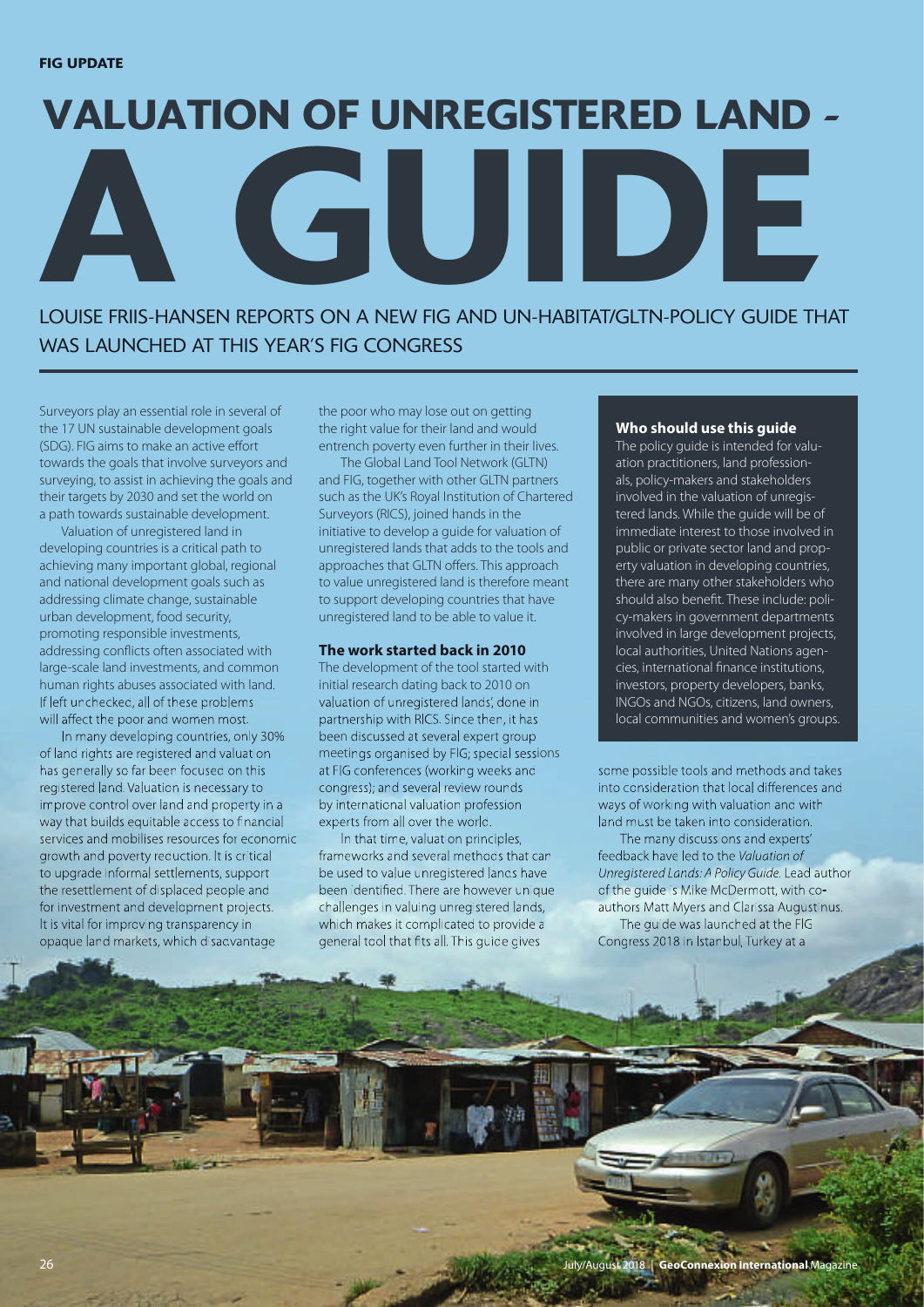special FIG/GLTN session and it was also presented at the GLTN partners meeting that was held in Nairobi, Kenya, in April.

The GLTN 'continuum of land-rights' approach to tenure security describes a range of land rights – including formal, informal and customary–in which the registered ownership of land is just one of many forms of tenure. This approach in turn needs an accepted method of valuation for the range of unregistered lands. It should conform to professional standards and consider communities' values.

The need to be able to value unregistered lands is intensifying. Population growth and urban growth rates are increasing the pressure on land and the risk of evictions. More urban and rural development projects are coming online that need land acquisition, and fair involuntary relocation and payment packages. Large-scale land-based investments for food and bio-fuels are on the rise and affecting local occupants. Rising sea-level because of climate change is an emerging threat that will involve large-scale relocations of communities. Conflict means the international community is currently managing the largest number of displaced people recorded for many decades, all of whom need land for shelter and/or livelihoods.

# **A fit-for-purpose approach**

The global agenda in the guide provides the ethical framework to value unregistered land to ensure equity, ethical considerations and fair valuation judgments, inclusivity and sustainability. Challenges encountered while undertaking valuation of unregistered lands form the focus of the suggested framework to value this land. The framework entails using both conventional and innovative approaches with recognition of the social construction of value through social market value. The guide serves to strengthen the implementation



At one of the plenary sessions at the FIG Congress, Keith Bell of the World Bank talked to 1,500 Turkish and international participants talked about the challenge of dealing with the predicted two billion new urban residents and 1.2 million new square kilometres of urban area



From left: Danio Antonio, GLTN; FIG president Chryssy Potsiou; James Kavanagh, RICS; Oumar Sylla, GLTN; Clarissa Augustinus, FIG ambassador and previous GLTN; and John Gitau, GLTN. A synopsis of the guide was presented by Clarissa Augustinus

of the continuum of land rights, a key tool to strengthen tenure security for all.

The feasibility of obtaining an accurate valuation of unregistered lands using standard valuation procedures will vary greatly with circumstances. However, it is relevant to describe the standard procedures, as these should be the first recourse of the valuer of unregistered lands. It should provide the framing for any different processes applied. This is especially important for large-scale transactions. Social, cultural, religious, spiritual and environmental aspects of society are

the foundation of valuation. This guide uses the standard definition of market value, including social market value concepts. This links to the socio-cultural, religious, spiritual and environmental aspects because it can be a significant part of unregistered lands' worth. The valuer needs to read the market and how it operates in terms of the market and social market value. They need to examine the methods accepted in that market compared with valuation norms and decide whether or not the sale is acceptable as evidence of market and social market value.

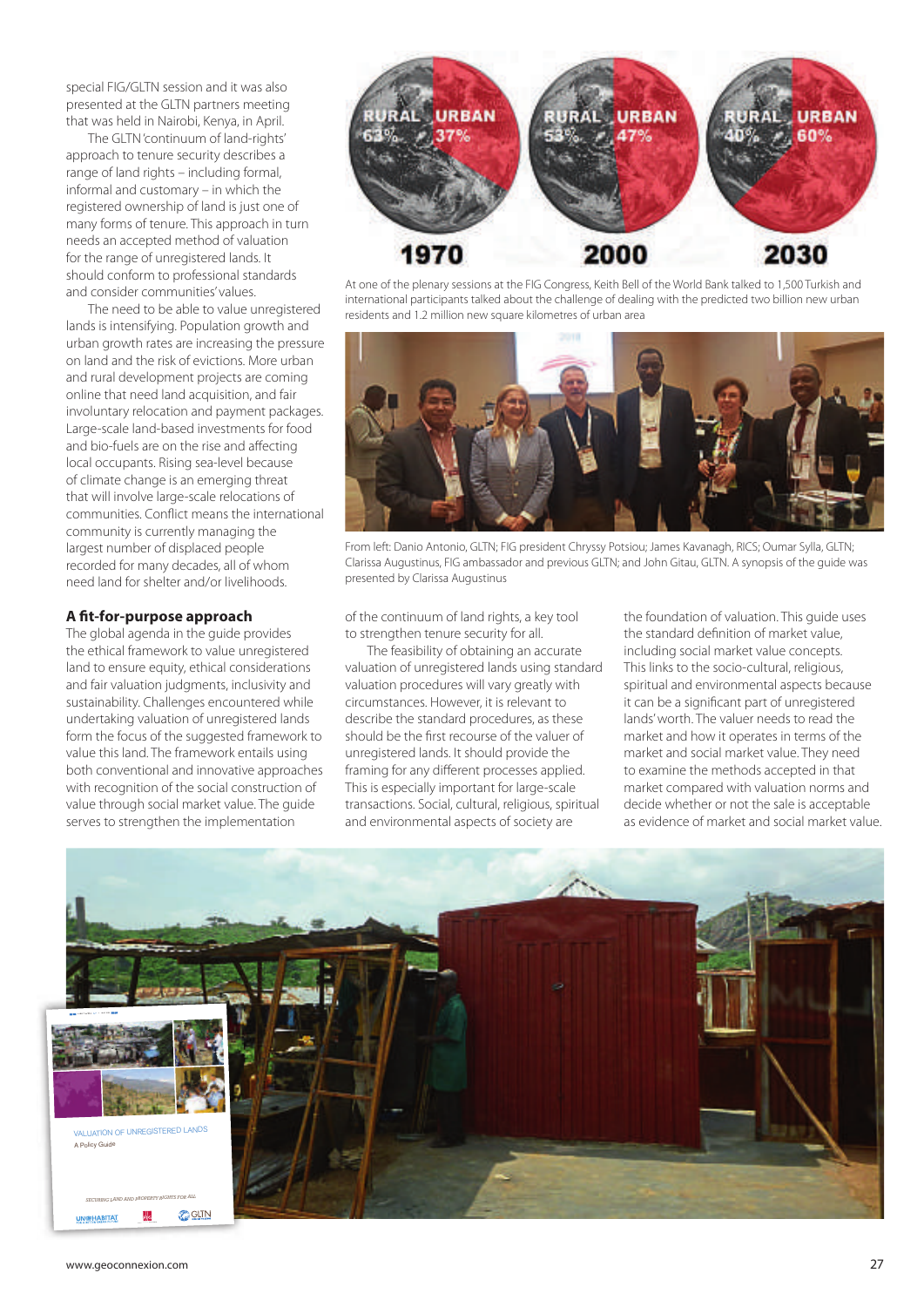# **FIG UPDATE**



Dr Mustafa Palancioğlu, the mayor of Talas, Turkey, was keynote speaker at the first plenary session of FIG Zambia, Uganda and Kenya. Congress, during which he talked about urban regeneration in Turkey

The guide argues:"The complexity of the valuation and its cost should be related to the value of the land and the purpose of the valuation, and that this needs to be a core fit-for-purpose principle for futureproofing the industry. It also reminds us

emerging demand for transfers, acquisition, compensation and taxation. Valuation is crucial for efficient land markets across the spectrum of values. The industry might need to do some more thinking on how to deliver both fit-for-purpose – which is about flexibility,

# LIKEWISE, THE POLICY GUIDE ENCOURAGES ADHERENCE TO HIGH ETHICAL AND HUMAN RIGHTS INSTRUMENTS

that unregistered lands are connected to many poor people. For these reasons, the affordability of the valuation is raised in the guide. Some ideas are suggested that may help to decrease the cost of valuation, such as standard format reports and the use of new technology. Fit-for-purpose valuation is an scaling up over time and incremental improvements – and pro-poor valuations."

# **An important guide**

Valuation of unregistered lands will strengthen the implementation of global frameworks such as the SDGs, the new urban agenda, the voluntary guidelines on responsible

### **The GLTN**

GLTN is a dynamic alliance of more than 75 global land actors and stakeholders, of which FIG has been a partner from the very beginning in 2006. With its partners, GLTN aims to improve security of tenure. The essential function of GLTN is the development and dissemination of an inclusive land tenure approach with practical, innovative implementation tools that will leave no-one behind. The approach and tools are grounded in intensive normative tool development, complemented by testing in a selection of illustrative, catalytic demonstration countries.

FIG has been involved in the development of several of the 18 fully developed and field-tested tools, which are now being used in a growing number of countries, such as Nepal, Philippines,

governance of tenure of land, fisheries and forests and the continuum of land rights approach. Transparency in valuation decisions, reduced public expenditure, reduced land disputes, land market development and reduced corruption are other positive effects that will accrue from the implementation of the policy guide. Likewise, the policy guide encourages adherence to high ethical and human rights instruments, which will limit human rights abuses associated with large-scale land-based investments, forced evictions and resettlements, and enhances sustainable national economic development and improved livelihoods.

*Louise Friis-Hansen is FIG director (www.fig.net)*